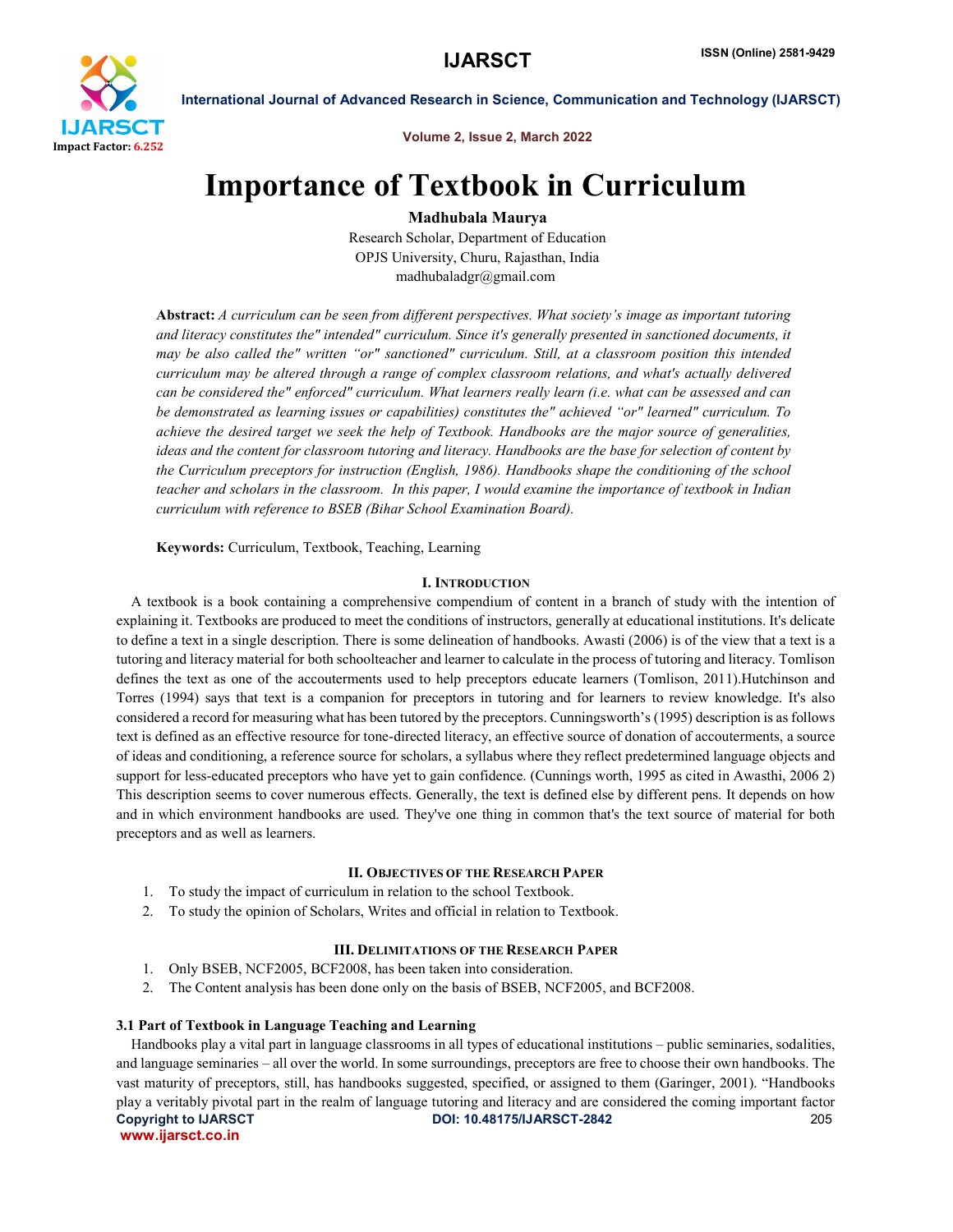

#### Volume 2, Issue 2, March 2022

(element) (italics added) in the alternate/ foreign language classroom after the schoolteacher." A text is a tool in the hands of the schoolteacher, and the schoolteacher must know how to use it, and how useful it can be for everyone. The wealth of published accouterments for English language tutoring (ELT) available in the request makes opting for the right course book a grueling task. Also, the selection of a particular core text signals an administrative educational decision in which there's considerable professional, fiscal, and indeed political investment (Sheldon, 1988). Handbooks are a crucial element in utmost language programs. In some situations, they serve as the base for the importance of the language input learners admit and the language practice that occurs in the classroom. They may give the base for the content of the assignments, the balance of chops tutored, and the kinds of language practice the scholars take part in. In other situations, the text may serve primarily to supplement the schoolteacher's instruction. For learners, the text may give the major source of contact they've with the language piecemeal from input handed by the schoolteacher. In the case of inexperienced preceptors, handbooks may also serve as a form of schoolteacher training – they give ideas on how to plan and educate assignments as well as formats that preceptors can use. Important of the language tutoring that occurs throughout the world moment couldn't take place without the expansive use of marketable handbooks. Learning how to use and acclimatize handbooks is hence an important part of a schoolteacher's professional knowledge. (Richards, 2001)

 Hutchinson and Torres (1994,p. 232) identify four ways in which handbooks can help in times of educational change first as " a vehicle for schoolteacher and learner training"; second because they give " support and relief" from the burden of looking for accoutrements; third by furnishing " as complete a picture as possible" of " what the change will look like"; and fourth through the cerebral support they give to preceptors. Still, fulfillment of these pretensions, especially the first and the third, depends on the approach and quality of the text. The accoutrements may not be in tune with the new kind of tutoring being encouraged, following rather the methodology formerly generally being rehearsed; alternately, the accoutrements may be so delicate to use that schoolteacher are unfit to follow them as intended, making them return to their former practice. In either case, rather than agents of change, books will be "agents of traditionalism," reducing the liability of preceptors trying out new, indispensable approaches and styles (Grainger, 2001). So it has a great impact at all situations of programs, from policy matters and directors to preceptors and scholars all calculate heavily on handbooks to achieve specified pretensions and objects. The text determines the factors 'and system of literacy. It controls the contents, the system, and the procedures of literacy. Scholars learn what's presented in the text, in other words, the way the text presents accoutrements is the way the scholars learn it. In fact, the educational gospel of the text influences the class and the literacy process. It provides a neat and clean platform for its druggies. Preceptors get good readymade conditioning that give concrete samples of classroom progress. Sheldon in 1980 linked the reason why the school teacher uses handbooks. These are as follows:

- Developing their own classroom material is an extremely delicate process for preceptors.
- They've limited time so developing new material is delicate due to the nature of their profession.
- Extreme pressures circumscribe numerous preceptors so using handbooks is one of the most effective ways of tutoring.

### 3.2 Advantages and Limitations of a Text

 The use of marketable handbooks in tutoring has both advantages and disadvantages, depending on how they're used and the surrounds for their use. Among the top advantages are:

- 1. They give structure and a syllabus for a program. Without handbooks a program may have no central core and learners may not admit a syllabus that has been totally planned and developed.
- 2. They help regularize instruction. The use of a text in a program can ensure that the scholars in different classes admit analogous content and thus can be tested in the same way.
- 3. They maintain quality. However, they are grounded on sound literacy principles, and that's paced meekly, If a welldeveloped text is used scholars are exposed to accouterments that have been tried and tested.
- 4. They give a variety of literacy coffers. Handbooks are frequently accompanied by workbooks, CDs and cassettes, vids, CD ROMs, and comprehensive tutoring attendants, furnishing a rich and varied resource for preceptors and learners.
- 5. They're effective. They save preceptors' time, enabling preceptors to devote time to tutoring rather than a material product.

www.ijarsct.co.in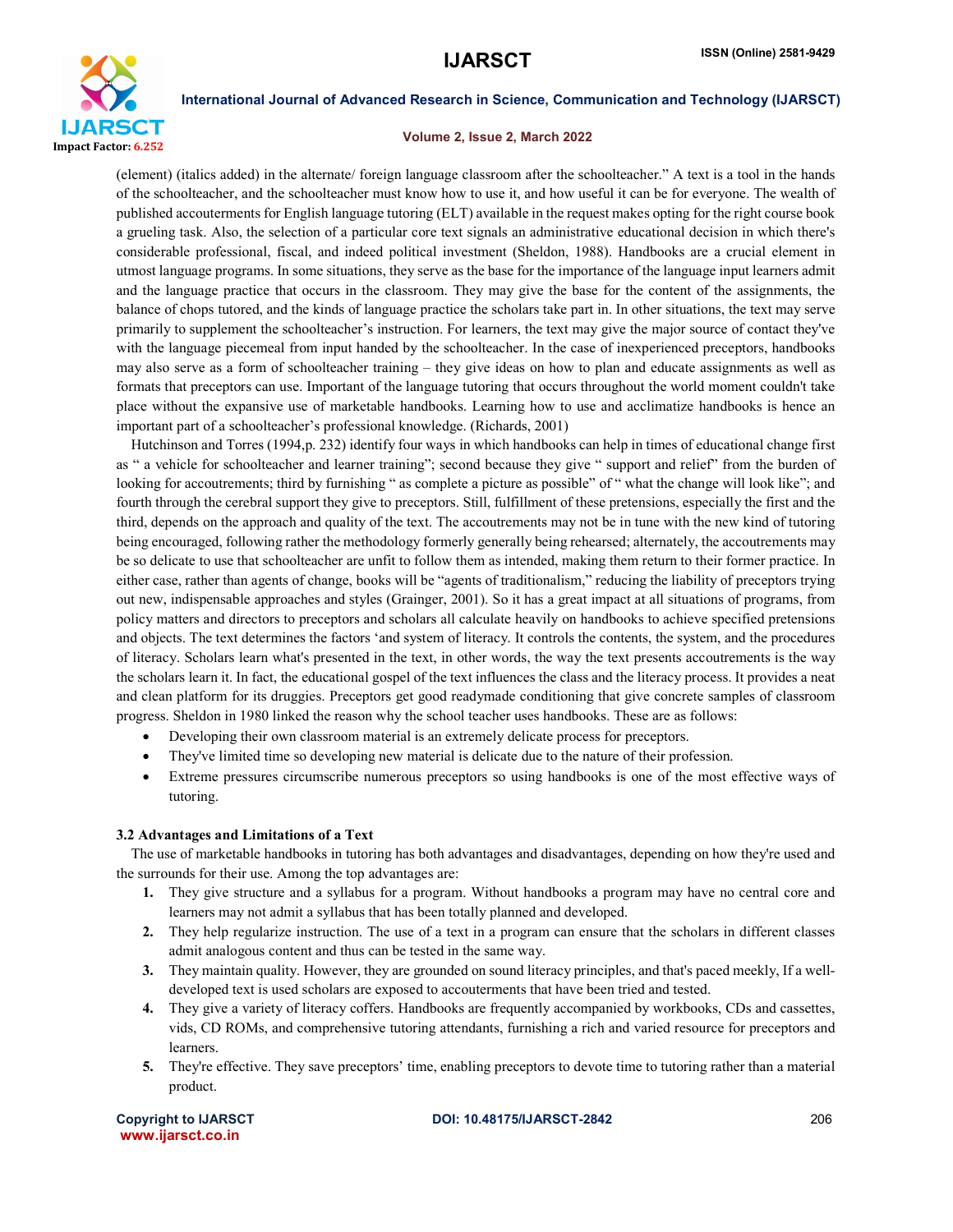

#### Volume 2, Issue 2, March 2022

- 6. They can give effective language models and input. Handbooks can give support for preceptors whose first language isn't English and who may not be suitable to induce accurate language input on their own.
- 7. They can train teachers. However, a text together with the schoolteacher's primer can serve as a medium of original schoolteacher training, if preceptors have limited tutoring experience.
- 8. They're visually appealing. Marketable handbooks generally have high norms of design and product and hence are appealing to learners and preceptors.
- 9. Economy A text is the cheapest way of furnishing literacy material for each learner.
- 10. Convenience A text is an accessible package. It's bound so that its factors stick together and stay in order; it's light and small enough to carry around fluently.

 Still, there are also implicit negative goods of the use of handbooks. For illustration; they may contain fake language. Handbooks occasionally present fake language since textbooks, converses, and other aspects of content tend to be specially written to incorporate tutoring points and are frequently not representative of real language use. They may distort content. Handbooks frequently present an idealized view of the world or fail to represent real issues. In order to make handbooks respectable in numerous different surroundings, controversial motifs are avoided, and rather, an idealized white middleclass view of the world is portrayed as the norm. They may not reflect scholars' needs. Since handbooks are frequently written for global requests they frequently don't reflect the interests and requirements of scholars and hence may bear adaption.

 They can deskill preceptors. If preceptors use handbooks as the primary source of their tutoring leaving the text and schoolteacher's primer to make the major educational opinions for them the schoolteacher's part can come reduced to that of a technician whose primary function is to present accouterments prepared by others. They're precious. Marketable handbooks may represent a fiscal burden for scholars in numerous corridors of the world. Both the benefits and limitations of the use of handbooks need to be considered, and if the handbooks that are being used in a program are judged to have some negative consequences, remedial action should be taken, e.g. by conforming or supplementing books or by furnishing applicable guidance and support for preceptors in how to use them meekly.

#### 3.3 Textbook Grounded Tutoring

 According to McGrath (2002,p. 9), there has been dynamic discussion and debate concerning the advisability of grounding tutoring on course handbooks. Handbooks grounded tutoring opponent claims that stylish handbooks take down the action from the schoolteacher. According to Hutchinson and Torres (1994,p. 315), their peril with ready-made handbooks is that they can feel to vindicate preceptors of responsibility. The text makes it's for preceptors to sit back and run the system, people who produce the handbooks are wise and righteous and knew about what was good for us. Unluckily this is infrequently the case. Troubles of handbooks listed by Graves (2000) include the pupil's inapplicable content, important particulars rejection, task- type's imbalance variety, unrealistic and outdated conditioning proposed schedule. Tomlinson (2001,p. 67) states that course book opponents argue that it's the most accessible of material donation, it also helps learners to achieve thickness and durability, it gives a system of literacy to learners, cohesion, and progress and it also helps preceptors to prepare and scholars to revise. Garinger (2001) states about the text utility that using a text is one of the most effective and readily available ways to relieve some of the pressures put on preceptors, lessens medication time, provides ready-made conditioning, and eventually provides concrete samples of classroom progress through which external stakeholders can be satisfied. McGrath (2002) asserts that handbooks can set the direction, content and they can propose ways in which the assignment is to be tutored.

#### IV. WHY EVALUATION OF HANDBOOKS (CONCLUSION)

Copyright to IJARSCT DOI: 10.48175/IJARSCT-2842 207 www.ijarsct.co.in According to Cunning Worth (1995), the careful selection of accouterments examined would involve whether they reflect the requirements of the learners, the points, styles, and values of a specific tutoring program. According to Cunningsworth 1995 and Ellis 1997 evaluation of text helps the preceptors to move beyond objective assessments and further helps the preceptors to acquire accurate, useful, methodical, and contextual sapience into the overall nature of text accouterments. Content of the text are known by the schoolteacher through the evaluation, its strengths and Sins help and grease them to acclimatize to suit the points of the course, learners' needs, and preceptors' beliefs. As Littlejohn (1998) observes, that text evaluation serves the purpose of Examine whether the methodology and content of the accouterments are applicable for a